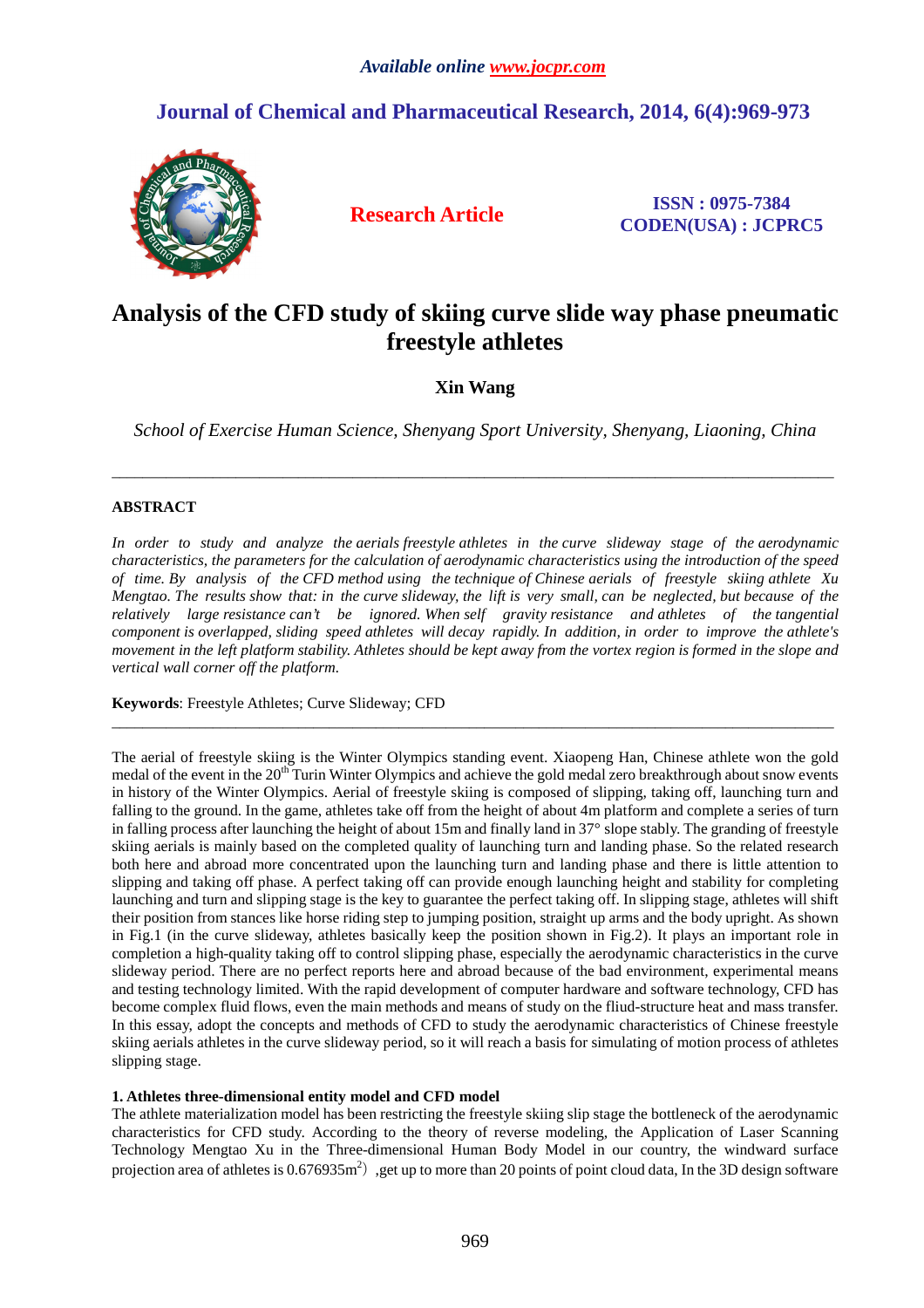integrated by small plane modeling, to repair the broken surface and materialization process set up the three-dimensional entity model of the athletes(Athletes surface is divided into 87 seamless connection surface). As shown in Fig.2.

*\_\_\_\_\_\_\_\_\_\_\_\_\_\_\_\_\_\_\_\_\_\_\_\_\_\_\_\_\_\_\_\_\_\_\_\_\_\_\_\_\_\_\_\_\_\_\_\_\_\_\_\_\_\_\_\_\_\_\_\_\_\_\_\_\_\_\_\_\_\_\_\_\_\_\_\_\_*



The freestyle skiing slope is consisted by plummeting, straight and curve segments. The curve equation of curve segment is little detailed reported in the literature at home and abroad. According to the measured results by polynomial fitting to get the help of ramp curve equation for the curve segment:

$$
y = a_1 + a_2 x + a_3 x^2 + a_4 x^3 + a_5 x^4 + a_6 x^5
$$
 (Formula 1)

Type in:

15 6 11 5 8 4 5 3 2  $a_1 = 0; a_2 = 4.4 \times 10^{-2}; a_3 = 1.3 \times 10^{-5}; a_4 = 5.4 \times 10^{-8}; a_5 = -1.6 \times 10^{-11}; a_6 = 1.6 \times 10^{-15}$ 

Finally, using 3D design of insert/merge and inheritance function module, the space model of athletes about the flow field around was established (for save computational cost, in addition to the ways of plummeting). Seen from Fig.3, slide for the athletes to the section curve of  $6.752$  m at the time of the flow field around the space model (point of curvature radius of 3.09 m, at that point slide tangent plane and horizontal plane Angle is 117.291  $\degree$ ).



**Fig.3 CFD computing model Fig.4 Schematic diagram of grid division** 

#### **2. CFD simulation research**

The air power is applied to the pressure and friction force of athletes, the resultant force can be obtained by solving the flow field around athletes. Because of the complicated shape and large athletes sliding speed, so the flow field around the athletes will be for the turbulent flow field. In a variety of turbulence model chose k—ω SST turbulence model, the finite element method to solve the turbulence model equations. Seen from Fig.3 and Fig.4, the flow field around a space model of meshing (more than 320,000 is divided into four nodes tetrahedron element) after the meshing diagram. Considering the close to the player within the boundary layer on the surface of the larger velocity gradient and the uneven surface of the athletes, meshing specially in athlete encryption is on the surface of the grid. Athletes in the program and ski slopes were defined as not penetrate the surface of the wall (including athletes for mobile wall surface), The rest of the surface is the surface of the open (consistent with the actual).Assumes that the environment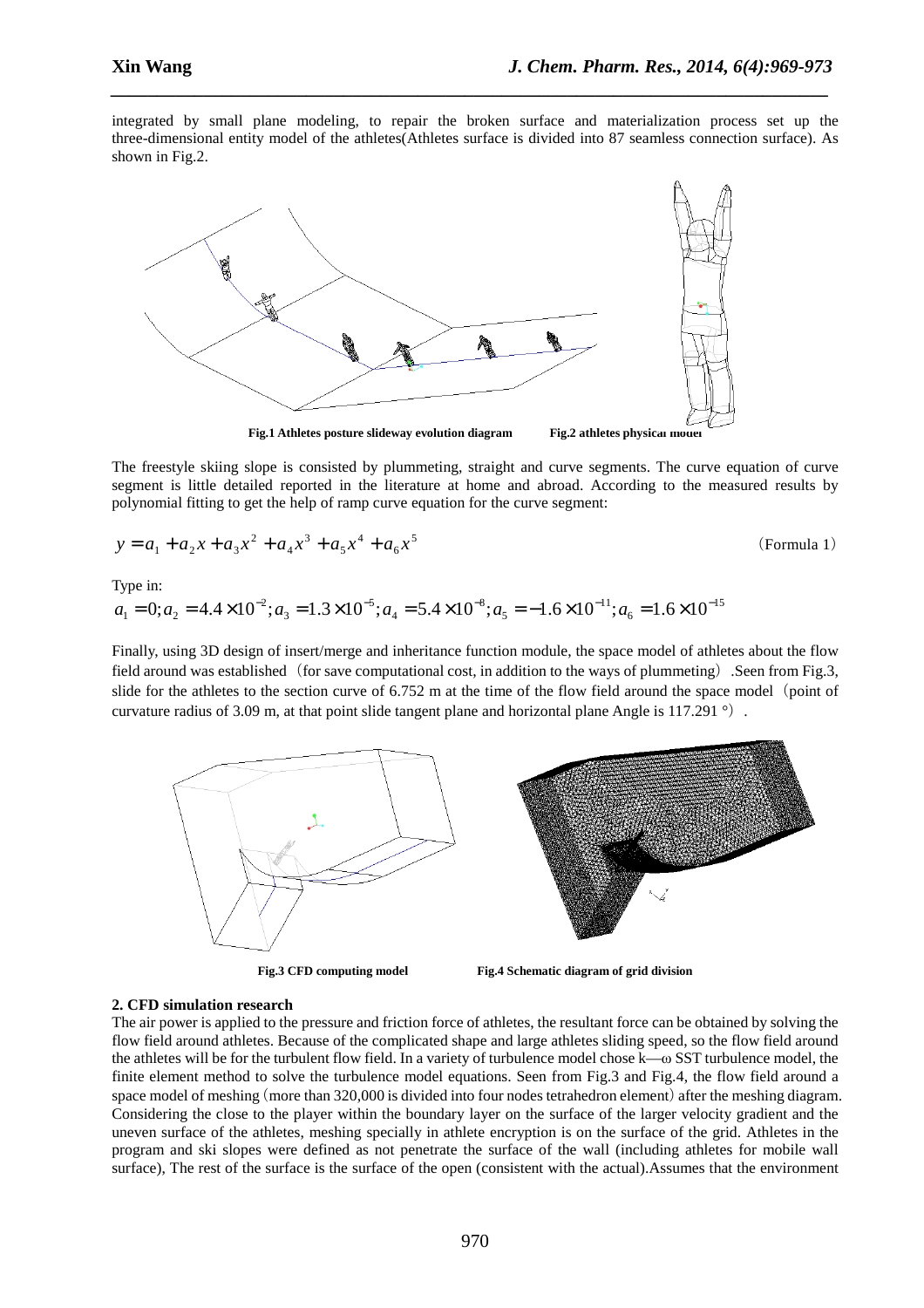temperature is 20 temperature below zero, the air density and dynamic viscosity were  $1.395 \text{kg/m}^3$ ,  $1.62 \times 10^{-5} \text{Pa} \cdot \text{s}$ . And the difference of linear slide athletes in the translation is that in the curve track athletes are turning around its instantaneous center. The instantaneous center is changing the curvature of the curve track centre.

*\_\_\_\_\_\_\_\_\_\_\_\_\_\_\_\_\_\_\_\_\_\_\_\_\_\_\_\_\_\_\_\_\_\_\_\_\_\_\_\_\_\_\_\_\_\_\_\_\_\_\_\_\_\_\_\_\_\_\_\_\_\_\_\_\_\_\_\_\_\_\_\_\_\_\_\_\_*

### **RESULTS AND DISCUSSION**

The circle flow field around an athlete was calculated at the angular velocity of 6,7,8,9,10,11,12 degrees / sec. Fig.5 shows the number of longitudinal profile velocity distribution when the angular speed of 8 degrees / sec (where the longitudinal profile of  $z = 0$  and athletes' median coincide plane vertical plane).



**Fig.5 Longitudinal velocity vector diagram** 

Seen from Fig.5, velocity distribution in each longitudinal profile showed a non-uniform characteristics , although athletes' sliding speed is large, the walls except snow road are open, so that the air volume flow rate that the athletes taking around are minimal in terms of sliding speed .When the athletes near the end of the chute, influenced by player driven, it will form air flowing in the same direction with athletes' sliding speed in the region of a space that athletes will participate in and form eddy current in the upcoming slopes and Angular domain vertical walls .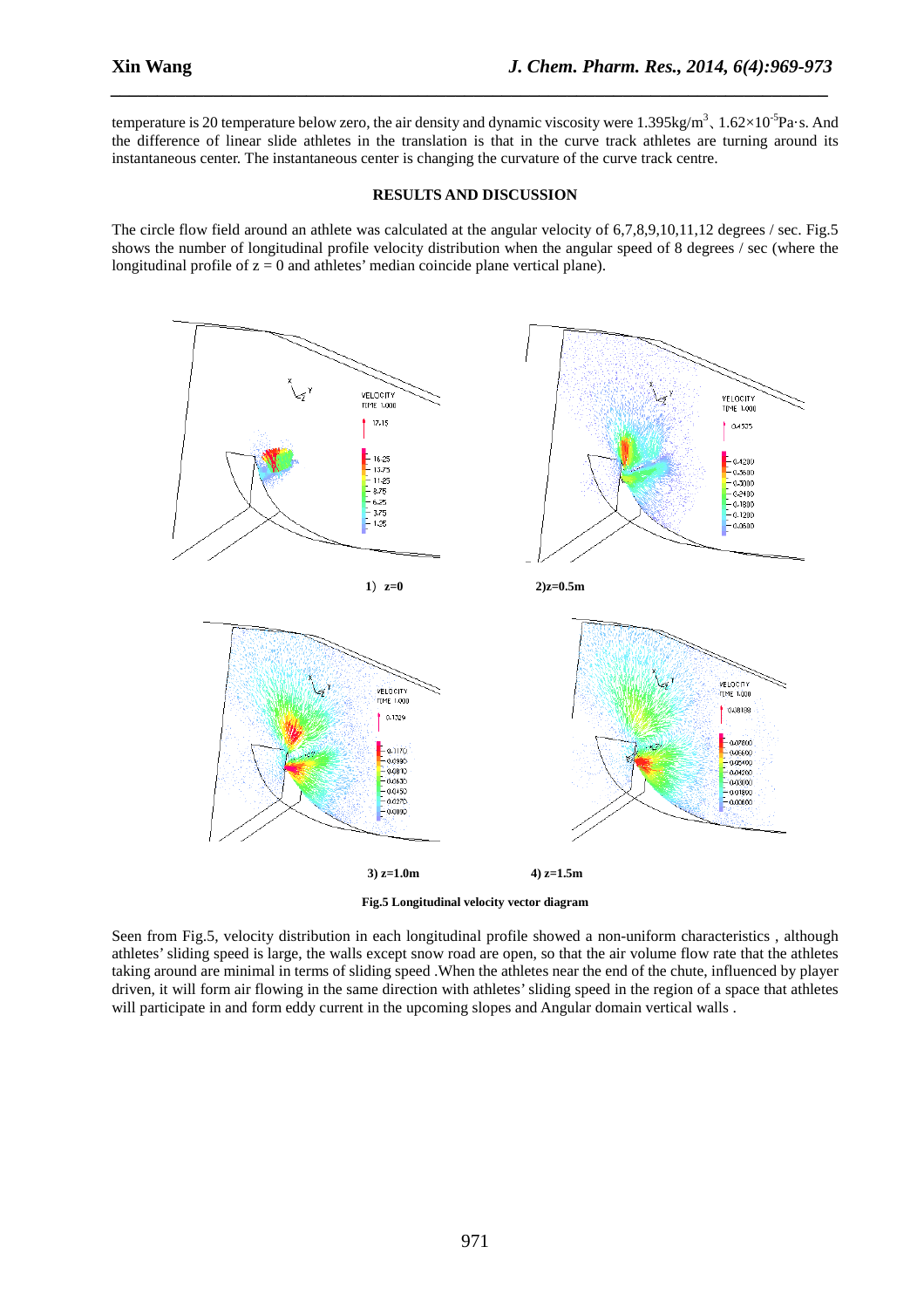Fig.6 and Fig.7 shows the curves equations which are about the relationship between athletes lift and drag obtained by polynomial fitting and the sliding speed.

*\_\_\_\_\_\_\_\_\_\_\_\_\_\_\_\_\_\_\_\_\_\_\_\_\_\_\_\_\_\_\_\_\_\_\_\_\_\_\_\_\_\_\_\_\_\_\_\_\_\_\_\_\_\_\_\_\_\_\_\_\_\_\_\_\_\_\_\_\_\_\_\_\_\_\_\_\_*



**Fig.7 Curve and equation between resistance and sliding velocity**  *(Note: figures 6 and 7 in the R correlation coefficient, SD as the standard deviation of the fit)* 

Seen from Fig. 6 and 7, both lift and drag sliding velocity increases as the athletes and non-linearly increases , the curve is concave , and therefore with the sliding speed increases athlete , increased lift and drag , the faster the lift resistance is concerned than an order of magnitude smaller . athletes slide to the area , if the sliding speed of 20m / s, from Figure 6 and 7 shows , drag and lift of approximately 220N and 12N, at which point its own gravity (with the securing fitting) of the tangential and normal components of approximately 548N and 283.07N. Visible, lift compared to the component itself in terms of gravity was much smaller, so that the lift can be ignored. The friction between the skis and the slide is mainly due to the component of gravity and centrifugal force caused. Resistance is the tangential component of gravity rather , a strong air resistance and gravity tangential component of the double effects , athletes tangential acceleration up  $-12.2m / s$ , so athletes slide sliding speed at the end of the curve will decreased rapidly.

#### **CONCLUSION**

According to the theory of the reverse modeling, based on the created entity model of freestyle skiing aerials in the curve slideway period, we have created the space model of flow field within 3D virtual design software and simulated the there were effectives in study on the aerodynamic characteristics of freestyle skiing aerials slipping phase with CFD. The results show that: Athletes should try to keep away from the eddy zone formed by the slope on leaving platform and the angle area of the vertical wall and made against the stability of athletes' movements on leaving platform. At the end of the curve slideway, the influence of friction between skateboard and slideway by lift could be neglected. The air resistance is similar to own gravitational tangential component, so it will have a large tangential acceleration and sliding speed will decay rapidly. If athletes want an enough leaving platform speed, besides raising the starting height properly, still need to try to reduce own weight and front face area.